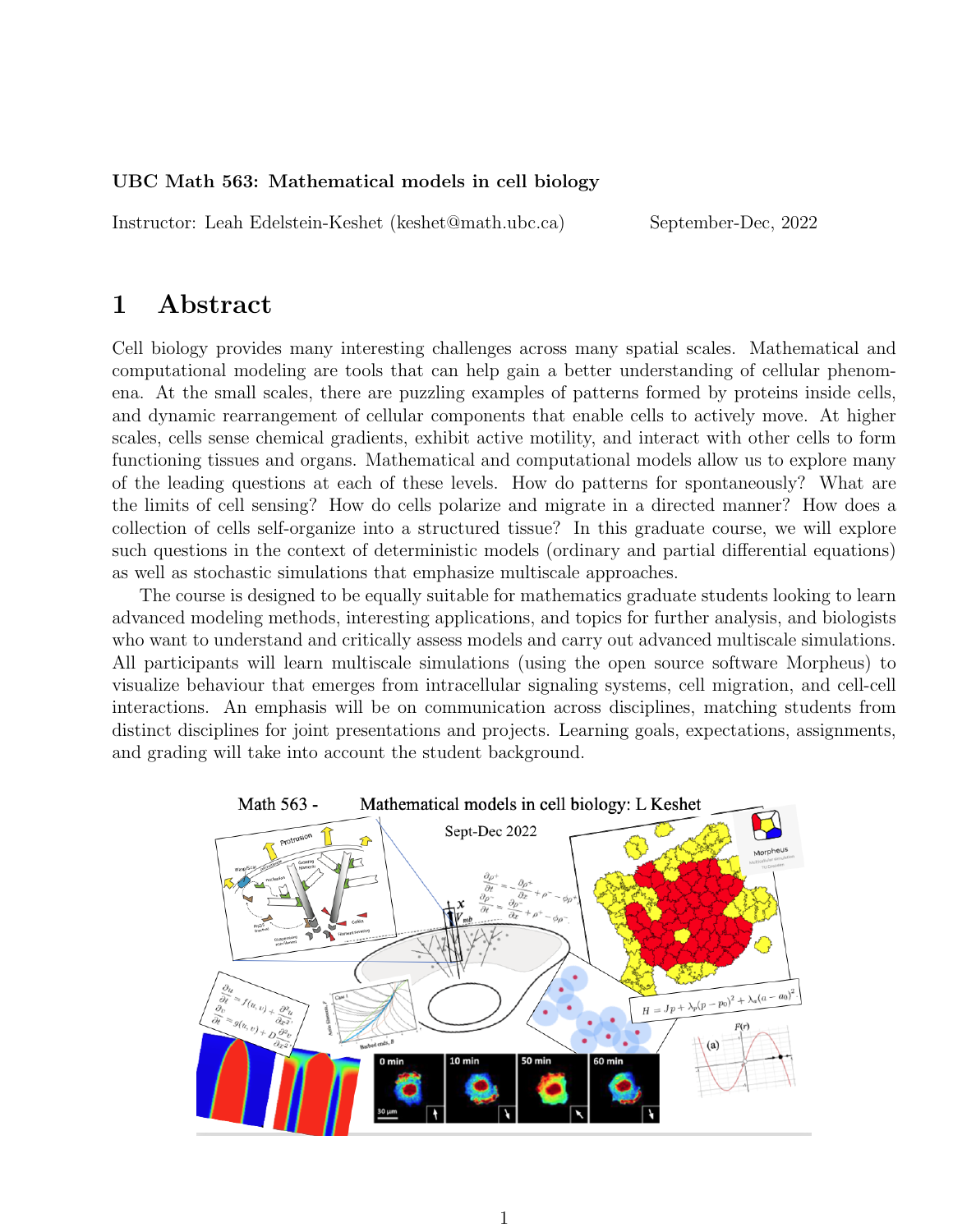## 2 Syllabus

In this course, we will explore both classic and current mathematical vignettes motivated by the biophysics of cell shape, cell motility, cell signaling, and pattern formation in mammalian cells. We will consider how cells interact with one another and how they coordinate into multicellular groups and tissues. From the mathematical perspective, we will showcase several important models (with applications beyond cell biology) where analysis provide insights and helps to understand underlying mechanisms. We also highlight several "classics of mathematical cell biology", papers of recent vintage that have become influential or paradigm-shifting in modern cell biology. While analysis will concentrate on deterministic models, the computational component will include stochastic simulations that incorporate noise and fluctuations. The course will include tutorials and hands-on exploration of the open source software, Morpheus, to simulate multiscale computational models of cells and tissue. The course will be based on a textbook, "Mathematical Models for Cell Biology" currently under development by the instructor, as well as papers from the literature.

A list of topics covered is given below, not necessarily in the order in which they are presented. We will "mix and match" to get students acquainted with simulations early in the course.

#### Part I: Subcellular dynamics

- 1. Motion in the cellular world A quick tour of "life at low Reynold's number" where cells have to keep pushing in order to move.
- 2. Cell structure and models for actin assembly: Actin is a biopolymer that provides the structural framework that gives shape to a (eukaryotic) cell. Actin is the main component of the "cytoskeleton", a dynamic, assembling and disassembling meshwork that also powers the migration of motile cells (e.g, white blood cells). We will explore models for biopolymer (dis)assembly, and length distributions, briefly highlighting how such polymerization can create the force that powers the motion of a cell.
- 3. From actin distribution to cell shape and motion: At the edge of a motile cell, actin filaments grow and push outwards. How does this lead to overall cell shape? We will examine a classic model (related to the famous correlated random walk) that provides insight into the emergence of the cell's shape. This module also serves as an introduction to the an important class of PDEs in STEM, leading to the so-called Telegrapher's equation and its solution.
- 4. Dimensional analysis as a tool for biochemical discovery: How can macroscopic data for biopolymer assembly help us to elucidate detailed steps in the mechanism of assembly? Here we will show that scaling arguments, together with appropriate data for polymerization kinetics can be used to decipher how a macromolecule assembles from its monomer components. The analysis is a marvel of applied mathematics as a tool in biochemical discovery.

#### Part II: Cell polarity and directed motion

1. Direction sensing: Cells have to interpret their surroundings. Directed cell motility requires that cells sense shallow gradients (as little as 2% across their diameter). We will explore limits to this sensing ability imposed by the "sensors" (cell surface receptors).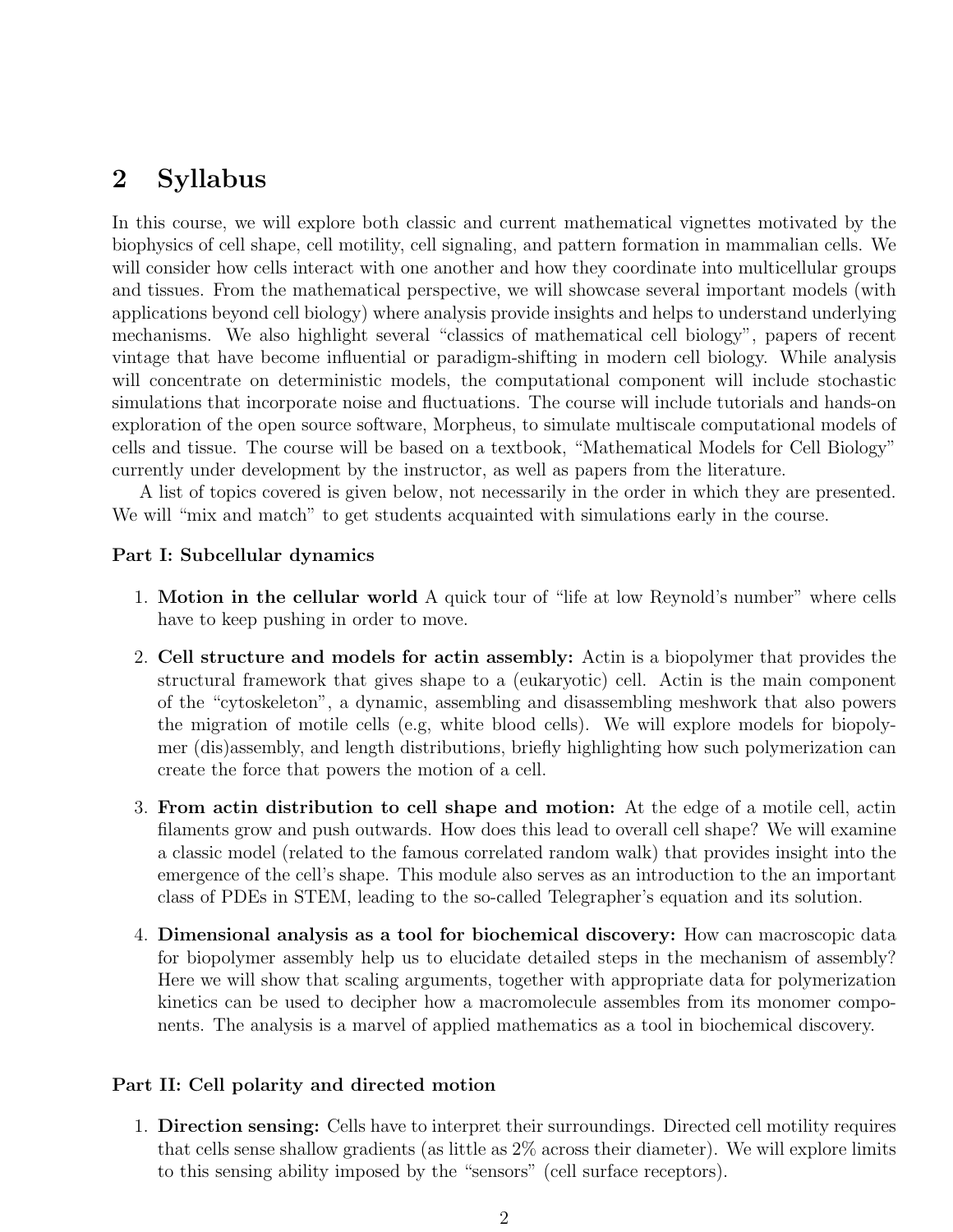- 2. Cell polarity and signaling: Cells react to chemical, mechanical, and/or topographic stimuli to select a direction (to polarize). We explore the class of proteins that regulate cell polarity (and hence the direction of cell motion). This module will include a brief introduction to biochemical kinetics and derivation of models for intracellular signaling.
- 3. Chemotaxis and cell migration: The directed motion of cells up a chemical gradient can account for aggregation to form multicellular collectives. Classic and recent models for population chemotaxis will be discussed and simulated.
- 4. Introduction to a multiscale model: We will show how ideas about regulatory proteins can be implemented in models that span molecular to cellular behaviour. Illustrations will include cell division dynamics and cell polarity and motility.

#### Part III: Patterns and waves in and between cells

- 1. Morphogens, chemical signaling, and intracellular gradients: We will briefly survey the historical development of theories for morphogenesis, and the role of spontaneous formation of chemical gradients in shaping a tissue. We then delve into related ideas in the context of intracellular patterns.
- 2. Reaction-diffusion equations: Since the seminal work of Turing in 1952, we have known that chemicals that react and diffuse can form patterns spontaneously under specific conditions. We explain this theory both intuitively and using linear stability analysis. Then we simulate a host of patterns in various geometries: along a line (1D), in a rectangle (2D) and in other domain shapes. We show how domain geometry can influence the type of pattern that eventually forms.
- 3. Traveling waves and wave-pinning: Waves are ubiquitous in nature, and play an important role in cells and cellular interactions. We will first recap famous models that generate traveling waves (Fisher's equation and others), and then study a simple system (the "wave-pinning" model) where waves of activity stall. We explore striking examples of spiral waves and similar exotic cases.
- 4. Analysis shortcuts: Traditional methods of analyzing for reaction dynamics, and reactiondiffusion equations include linear stability and bifurcations, both reviewed in this course. We will also introduce a number of recent "shortcuts", including local perturbation analysis, tools that help to parameterize models and determine the number of distinct regimes of behaviour. If time permits, we use such methods to get an approximate view of the pattern forming regimes.

#### Part IV: Cell-cell interactions and collective behaviour:

While this topic is largely computational, some analytical and mathematical methods can be called upon to help with overall understanding of how behaviour of the group depends on features of the individual. We consider two related but distinct approaches.